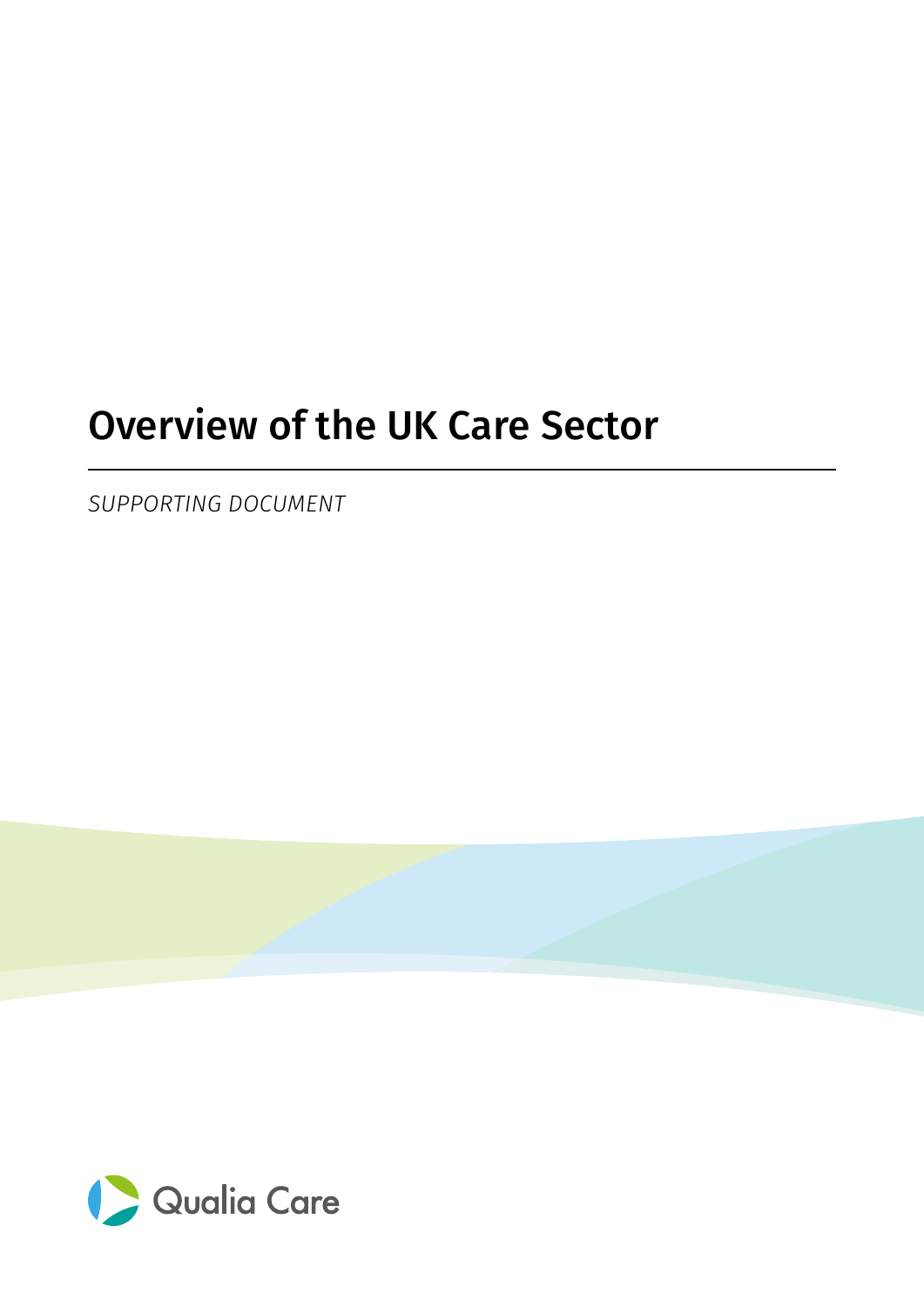# The Need for Care in the UK

The simple fact is that the UK has an increasingly ageing population. Higher living and healthcare standards means life expectancy, particularly for people aged 65-85, has been rising consistently. With this comes a greater need for adult social care.

Estimates from the Office for National Statistics (ONS) suggest that 1 in 4 people will be aged 65+ by 2050, representing a 56.3% increase from 2012, while 8 million people in the UK will be aged 80+ by 2050.

There are 1.6 million people in the UK aged 85 or over, a figure that is predicted to more than double in the next 23 years to over 3.4 million. (1)

More than a third of people aged over 85 have difficulties undertaking five or more tasks of daily living without assistance, and are therefore most likely to need health and care services. (2)

The need for care services and facilities in the UK is increasing. Additional investment and growth is required within the sector to meet current and future demand.

#### **Life Expectancy**

**Rising amongst ageing population**

#### **will be aged 65+ by 2050 1 in 4 people**

# **1.6 million**

**aged 85 or over**

#### **likely to need health & social care 1/3 aged over 85**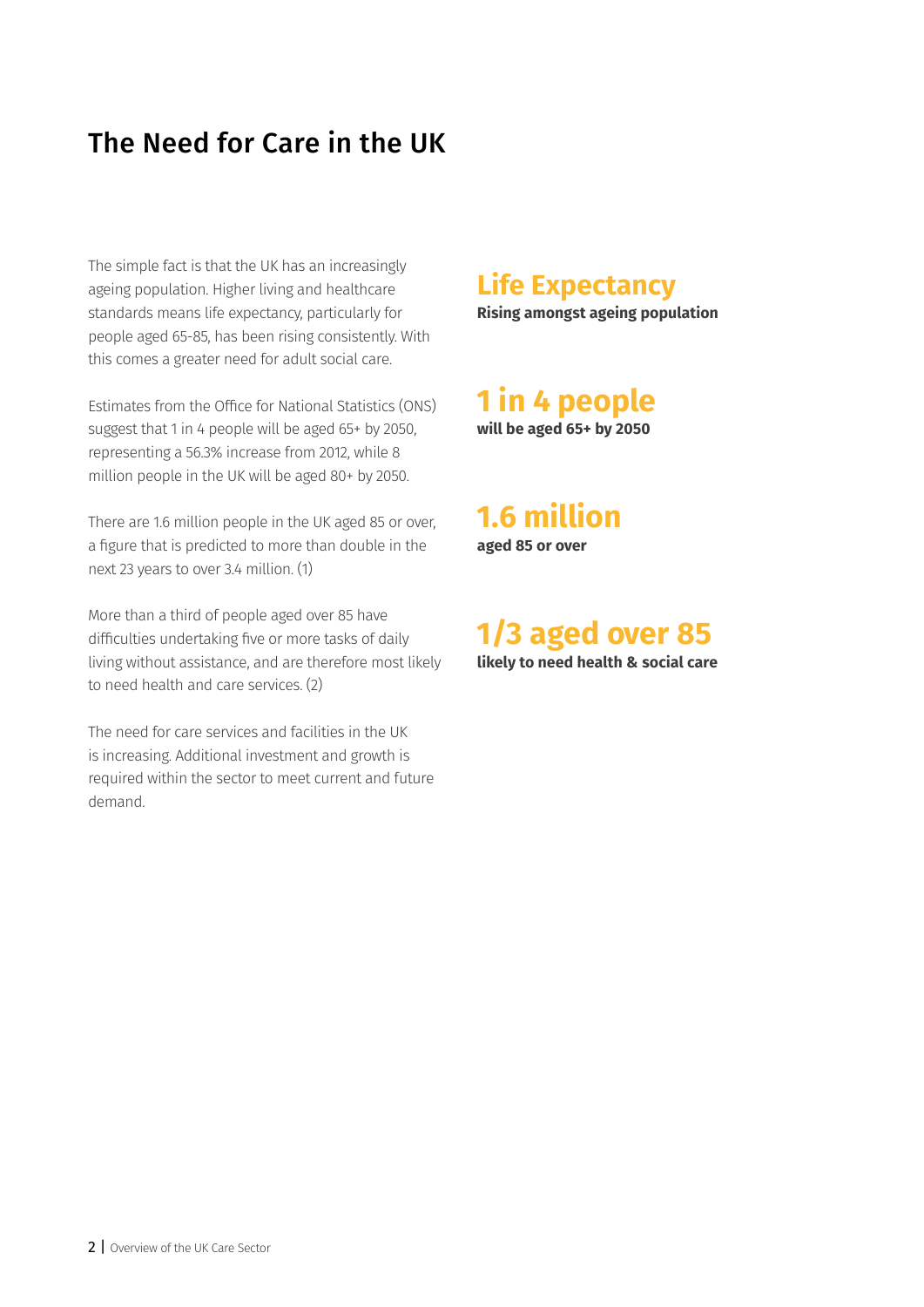### Growing Demand for Dementia Care

Dementia describes different brain disorders that trigger a loss of brain function. These conditions are all usually progressive and eventually severe.

The number of people diagnosed with dementia is rising, and with it there is an increasing need for specialist dementia care.

Alzheimer's Society says there are 850,000 people with dementia in the UK, with numbers set to rise to more than 1 million by 2025, soaring to 2 million by 2051. (3)

There are over 40,000 people under 65 with dementia in the UK.

A staggering 225,000 will develop dementia this year – that's one person every three minutes – with 1 in 6 people over the age of 80 having dementia.

70 per cent of people in care homes have dementia or severe memory problems. Specialist care provision is needed across the UK to ensure those in need get the care that is right for their needs.

Dementia is now the leading cause of death in England and Wales with 61,000 fatalities in 2015. (4)

#### **Rising need**

**for specialist dementia care**

#### **850,000 people**

**with dementia in the UK**

**will develop dementia by 2025 1 million +**

**will develop dementia this year 225,000 people**

# **70% of people**

**in care homes have dementia or severe memory problems**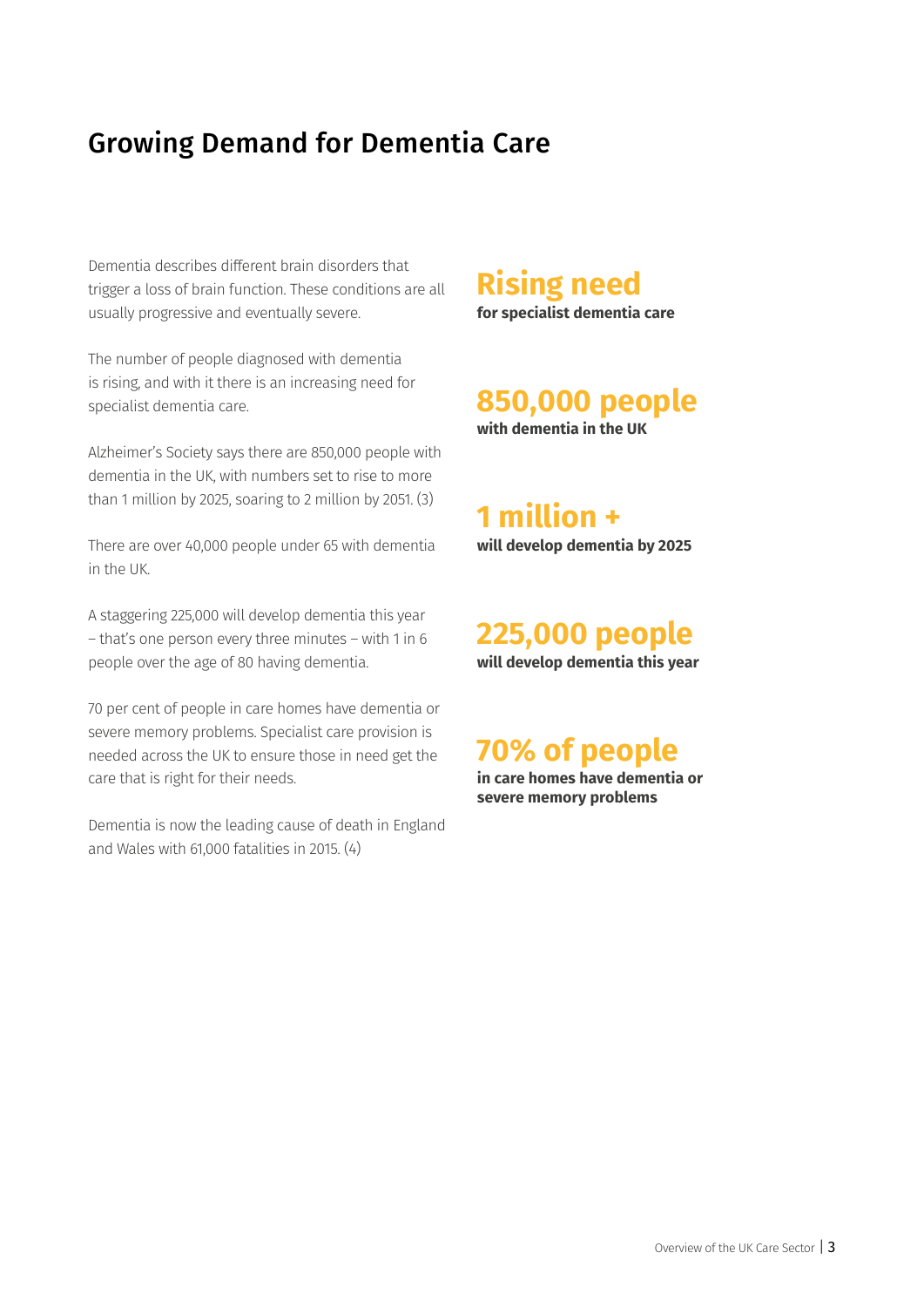### Investment in Social Care

Adult social care is estimated to contribute £20 billion to the UK economy (5) and employs around 1.4 million people – 5.3% of the total workforce in England. (6)

The majority of social care is funded by the government, a figure which is due to increase as the UK population ages. Councils in England spent £16.97 billion providing social care services in 2015-16.

The government has announced an extra £2billion of funding for social care over the next three years (2017- 2020), and is allowing local authorities to raise council tax precepts by up to 5% which, combined with a new £240million grant, adds up to £900million over the next two years.

This follows the introduction of the Better Care Fund, which provided £5.3billion in 2015-16 and £5.9billion in 2016-17 to foster greater integration between health and social care.

It is estimated that 57% of all care home residents in the UK contribute to the cost of their care. (7)

#### **Adult Social Care**

**generates £20 billion for the UK economy**

# **£16 billion**

**spent by councils in England providing social care services**

# **£2 billion extra**

**funding for social care announced**

#### **£5.3billion**

**provided by Better Care Fund in 2015-16**

### **£5.9billion**

**provided by Better Care Fund in 2016-17**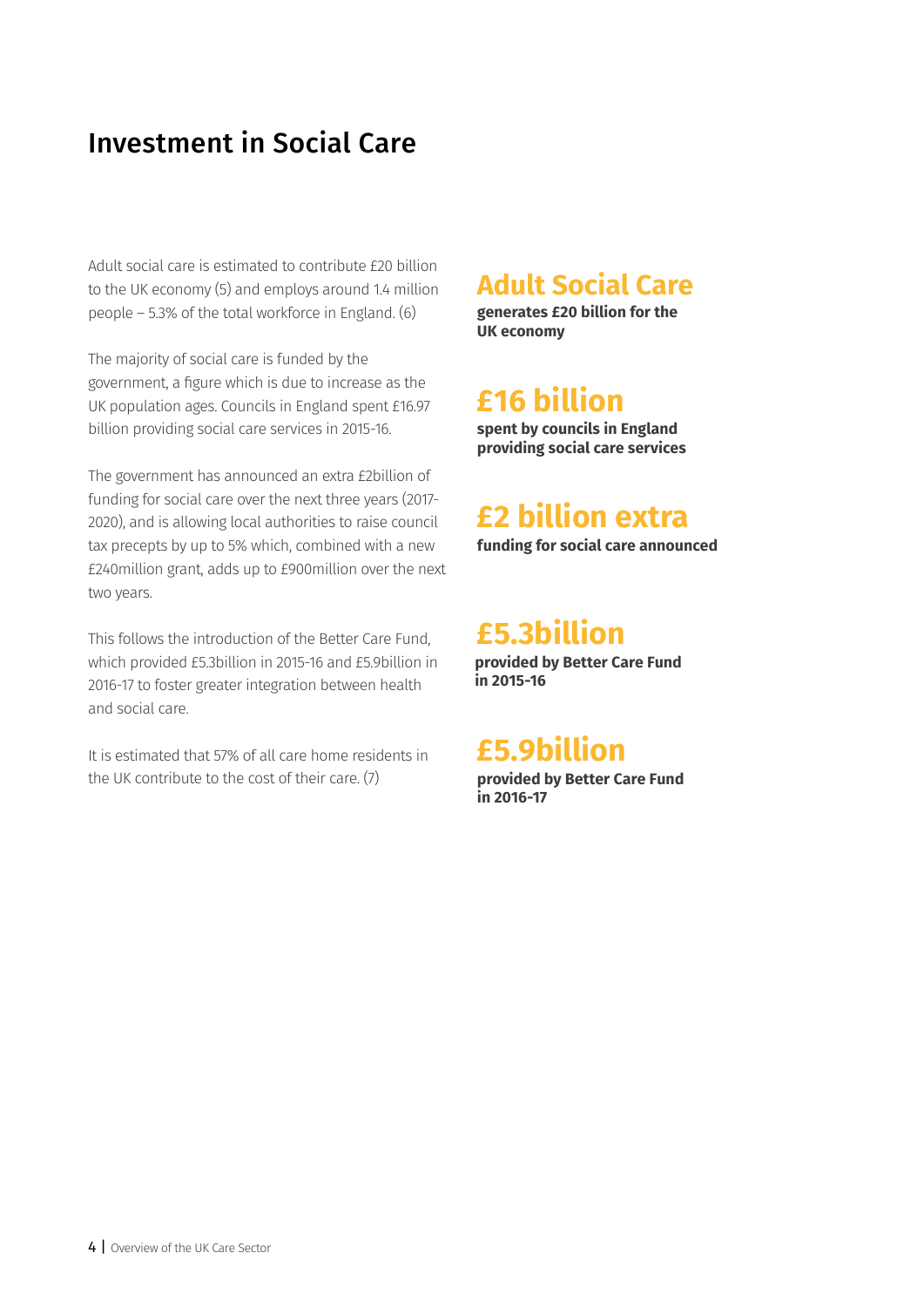# Opportunity in the UK Care Industry

Social care funding and supply within the UK is currently under intense pressure, a fact reflected in a recent report (8) by the health watchdog the Care Quality Commission (CQC). While four out of five adult social care services in England were rated as Good or Outstanding overall, nearly a fifth of services were rated as Requires improvement and two % – some 373 homes – were deemed Inadequate. Crucially, 37% of care homes failed on Safety.

It's into this market that Qualia offers its innovative and sustainable model. With supply dwindling and owners and operators under increasing pressures, relying on the old models of supply and finance is no longer a valid option.

Your purchase helps to maintain the supply of care while providing the opportunity for people who require care to benefit from quality facilities and considerate, effective care.

#### **4 of 5 adult good**

**£20 billion to the UK economy**

### **£16 billion**

**spent by councils in England**

### **£2 billion extra**

**funding for social care announced**

**provided by Better Care Fund £5.3billion**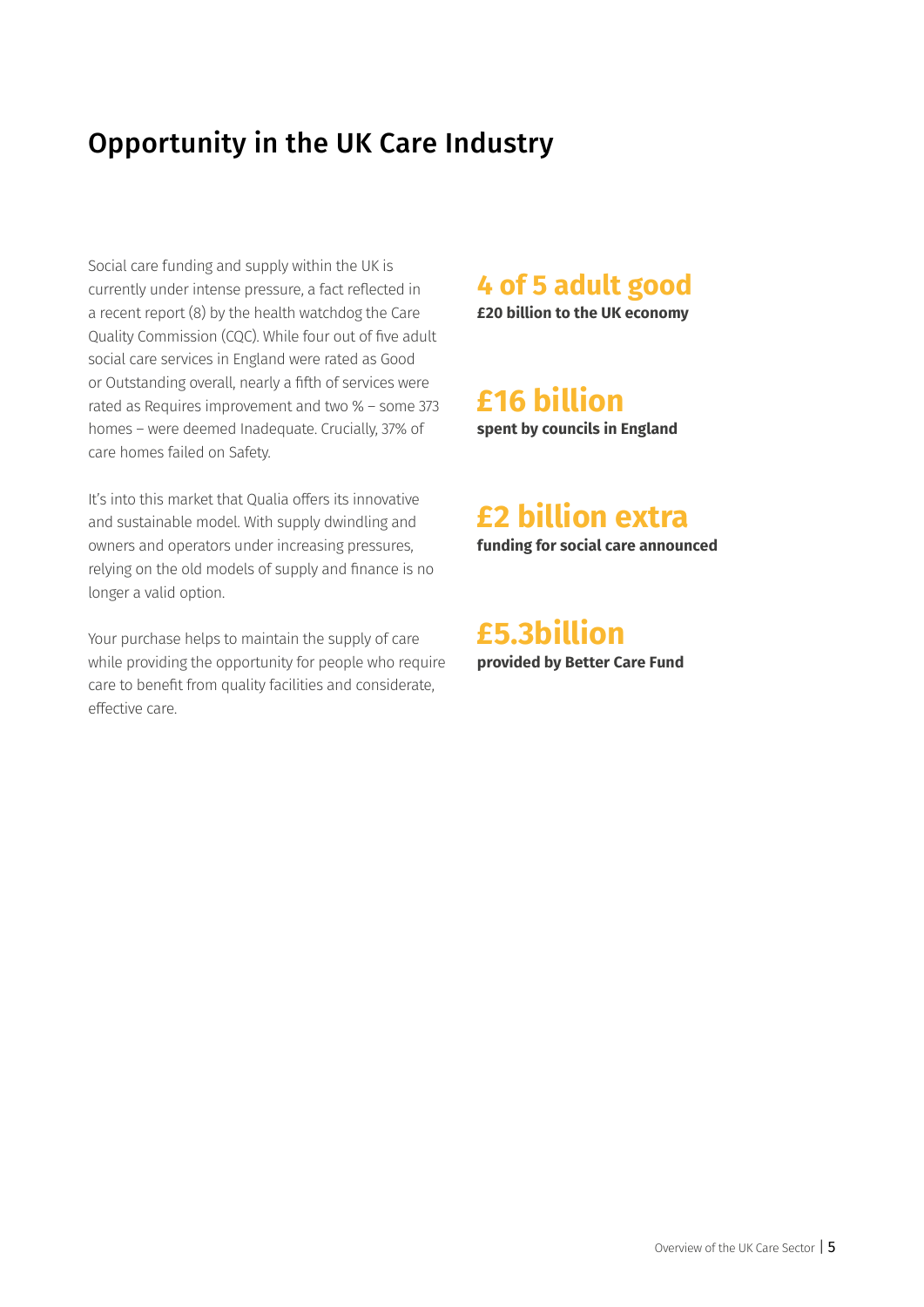#### References

1. National population projections for the UK, 2014-based, Office for National Statistics, 2015

2. Marmot M and others, English Longitudinal Study of Ageing: Waves 0-7, 1998-2015, 25th

3. Dementia UK report, 2014, Alzheimer's Society

4. Deaths registered in England and Wales: 2015, Office for National Statistics

5. IFG, GHK and Skills for Care, The economic value of the adult social care sector in England 2013

6. Skills for Care, The state of the adult social care sector and workforce in England, 2016

7. LaingBuisson 2013

8. The state of adult social care services 2014-2017, Care Quality Commission 2017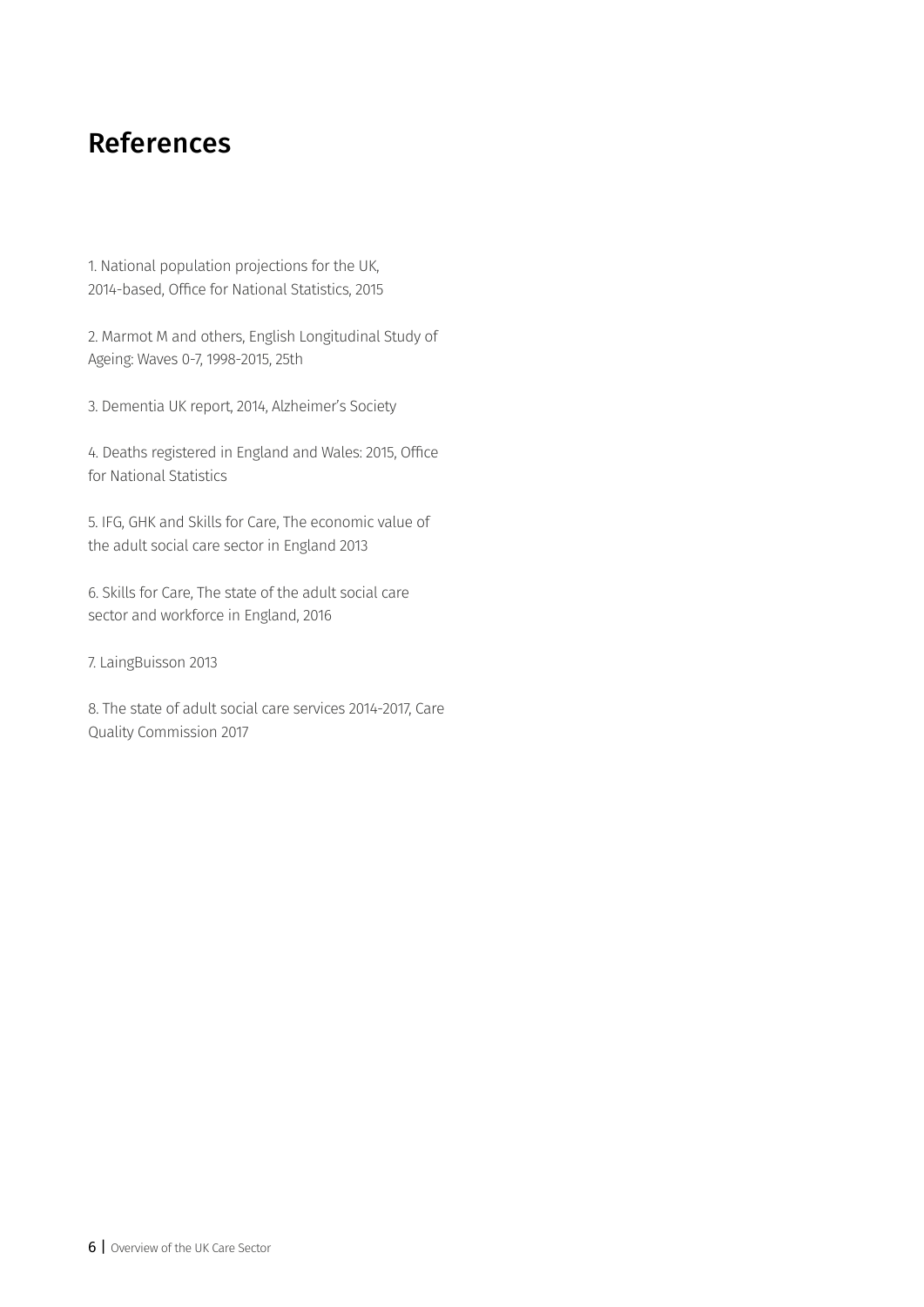# Thank you

Thank you for taking the time to read this document, should you have any questions or would like further information please contact your sales agent or a member of our team who would be happy to assist you further.